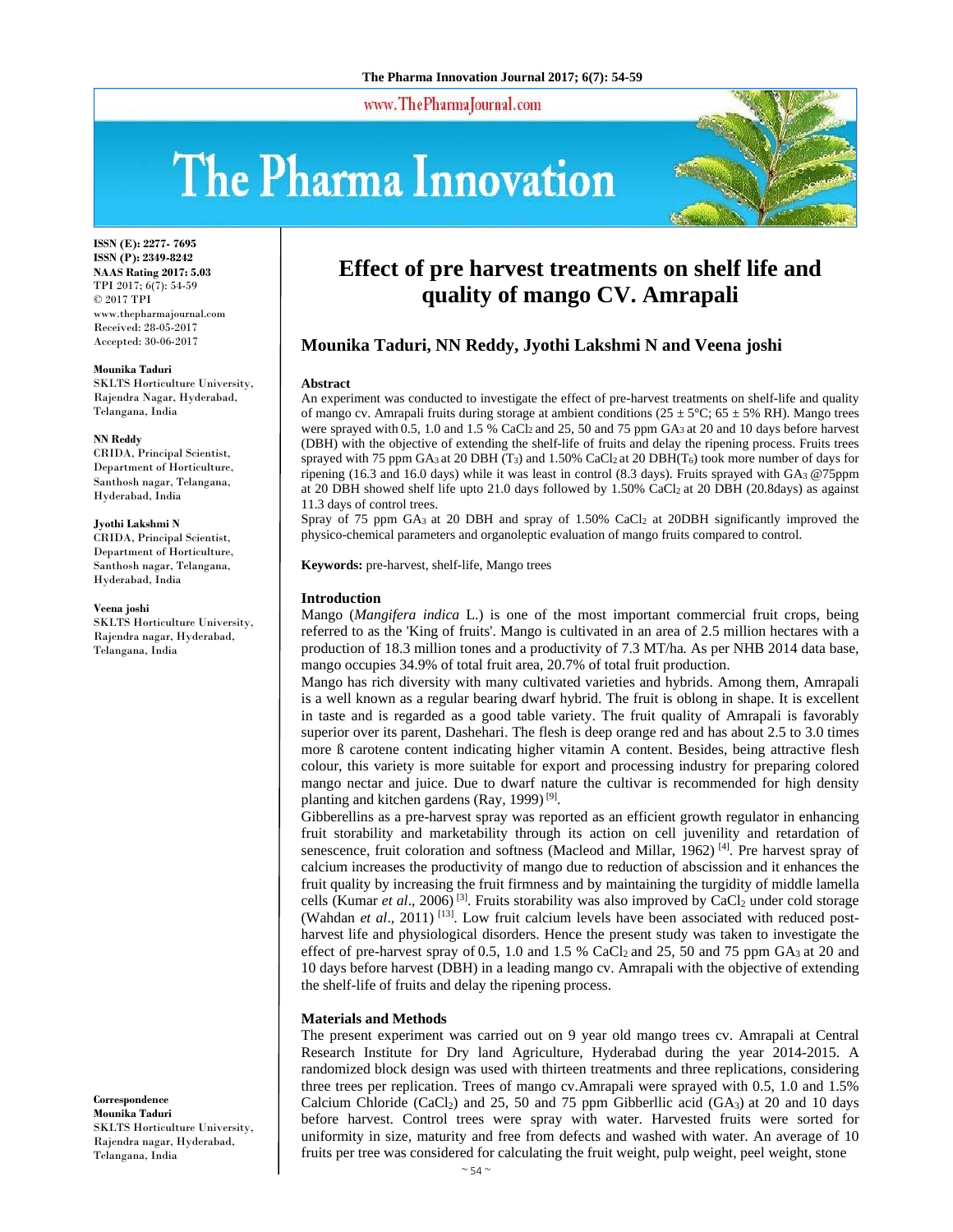weight after harvesting and expressed in grams.

#### **Ripening (%)**

Immediately after the harvest of the fruits, stalk was removed and fruits were washed with clean water and liquid soap and the days from the harvesting till the ripening were accounted. Mango fruits with more than 50 percent yellowing of skin colour were counted at specific intervals of storage was considered ripened. Such ripened fruits out of total fruits stored in each replication was computed and expressed in percentage.

# **Shelf life (in days)**

The shelf-life of fruit was accounted from the date of harvesting to the shelf- life expiration date. The shelf life of fruits was determined by recording the number of days the fruits remained in good condition during storage without spoilage. When the spoilage of fruits exceeded 50% it was considered as the end of shelf (Padmalatha, 1995) [7].

# **Length, breadth, thickness and volume of fruit**

The length of the fruit from stalk end to the apex of the fruit was determined at harvest stage with the help of vernier caliper and expressed in centimeters. The breadth of fruit was determined as the maximum linear distance between two shoulders of the fruit with the help of vernier caliper and expressed in centimeters. The thickness of the fruit was measured at the linear distance between the two checks of the fruit with the help of vernier caliper and expressed in centimeters. The volume of the fruit was measured by the conventional water displacement method and expressed in milliliter.

# **Weight of fruit, peel, pulp and stone**

Immediately after the harvest of the fruit, stalk was removed and the weight of the raw fruit was recorded in grams. The ripened fruits were peeled off using a knife and weight of the peel was recorded in grams. The mango pulp from the ripe fruits was separated from the peel and the stone and the weight was expressed in grams. The stone weight of fruits separated from the pulp was recorded in grams.

# **Fruit volume**

The volume of the fruit was measured by the conventional water displacement method and expressed in milliliters.

# **Pulp/peel and pulp / stone ratio**

The pulp/peel ratio of the fruit at the end of storage was determined by dividing the weight of pulp by weight of peel. The pulp / stone ratio of the fruit at the end of storage was determined by dividing the weight of pulp by the weight of stone.

# **For organoleptic evaluation**

The various treatments were evaluated by a panel consisting of five trained panelists and evaluated the sample on the basis of peel colour, pulp color, texture, flavor, taste and points were given as per hedonic scale procedure (score of 9-1) (Amerine *et al.*, 1965)<sup>[1]</sup>. The average of all the score for above characters was calculated and expressed as overall acceptance or palatability rating. Higher scoring was treated as more acceptable from the attraction point of view.

#### **Total sugars, reducing, non reducing sugars, total soluble solids and acidity**

Total sugars and reducing sugars present in the mango pulp samples were determined by the method of Lane and Eynon  $(AOAC, 1990)$ <sup>[2]</sup>. The non-reducing sugar was calculated by deducting the reducing sugar from total sugar and subsequently multiplying with the necessary factor (0.95). The amount of non-reducing sugar estimated, was expressed in g/100 g of juice. Total Soluble Solids (TSS) was determined by using ERMA hand refractometer and expressed in <sup>°</sup>Brix (Ranganna, 1986)<sup>[8]</sup>. The acidity was calculated and expressed as per cent malic acid (Ranganna, 1986) [8]. Brix acid ratio was calculated by dividing the T.S.S value with the acid value (Titratable Acidity).

# **Statistical analysis**

The data obtained in this study was subjected to Analysis of Variance (ANOVA) for a Randomized Block Design as per the procedure outlined by Panse and Sukhatme (1985) [8]. The data were processed at Computer Centre, PJTS Agricultural University, Hyderabad using well established statistical methods.

# **Results**

# **Number of days taken for ripening of fruits**

There was significant difference between the treatments for number of days taken for ripening of fruits. Significant delay of ripening of fruits was found when trees were sprayed with 75 ppm  $GA_3$  at 20 days before harvest (16.33 days) and 1.50% CaCl<sub>2</sub> at 20 DBH (16.0). The reason might be that preharvest applications of gibberellic acid decreasing the tissue permeability there by reducing the rate of water loss leading to delayed fruit ripening (Wills *et al.*, 1998) [14] and it showed the inhibitory effect on ethylene biosynthesis and retarded the activity of enzymes responsible for ripening and through creation of resistance to pathogen entry, hence cell degradation was prevented which in turn facilitated the reduced moisture loss and lesser respiratory gas exchange, results in delay of ripening. The delay of ripening by CaCl<sub>2</sub> may be attributed to higher fruit calcium levels that lead to the reduction of respiration and ethylene production rates (Singh *et al*., 2003) [11].

# **Shelf-life of fruits**

Significantly long shelf-life of fruit was recorded in Cv. Amrapali when trees were sprayed with  $75$  ppm  $GA_3$  at  $20$ days before harvest  $(21.0 \text{ days})$  and  $1.5\%$  CaCl<sub>2</sub> at 20 DBH (20.8 days) (Fig.1). The shelf-life of fruits was minimum (11.3 days) in control trees. in general, the shelf life fruits increased with increase in concentration of  $GA_3$ ,  $CaCl<sub>2</sub>$ . The current study demonstrates that application of  $GA<sub>3</sub>$  has merit in extending the shelf life might be due to delay in conversion of starch to sugars there by reducing the peroxidase activity and ethylene. The extended shelf life in  $CaCl<sub>2</sub>$  treatment may be due to the fact that calcium enhances fruit firmness relative to control which leads to slower hastening and extends the shelf-life.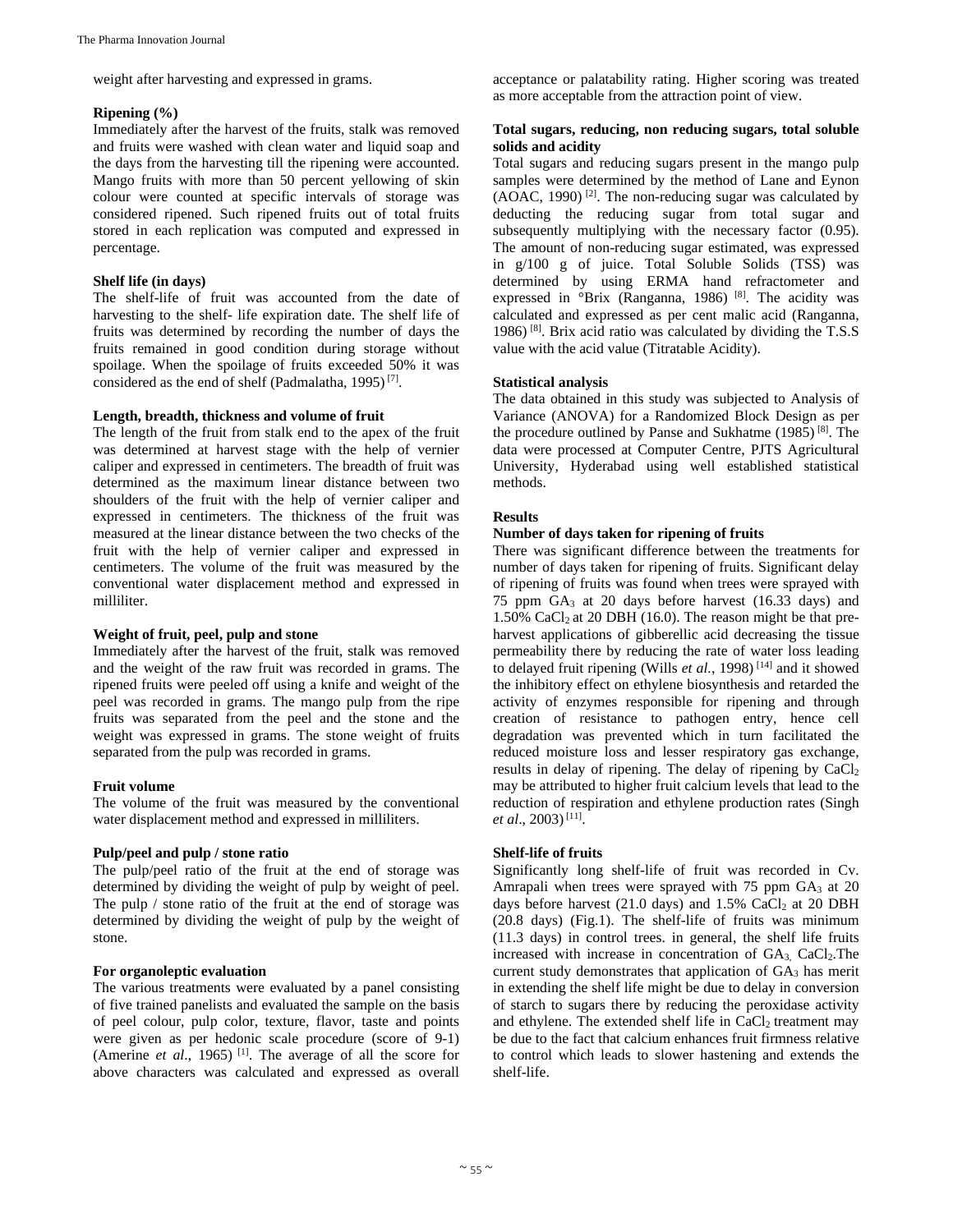

**Fig 1:** Effect of pre harvest treatments on days to ripening and shelf life of mango cv. Amrapali

#### **Physical parameters of fruits**

Higher fruit length (12.30 cm), breadth (7.93 cm), thickness  $(6.43cm)$  was recorded in treatment of 1.5% CaCl<sub>2</sub> at 20 days before harvest where as volume (322.66 ml), weight of fruit (341 g) and pulp weight of fruit (218.23 g) was maximum when trees were sprayed with 75 ppm  $GA<sub>3</sub>$  at 20 days before harvest (Fig. 2 & 3) when compared with other treatments. Richard (2006) reported that gibberellic acid promoted growth by increasing plasticity of the cell wall followed by the hydrolysis of starch into sugars which reduces the cell water potential, resulting in the entry of water into the cell and causing elongation. The improvement observed in the fruit quality due to calcium chloride could be attributed to its effects in influencing formation and changes of carbohydrates and carbohydrate enzymes, others reasons might be the reduction of abscission and the calcium influence in maintaining the middle lamella cells Wahdan *et al*. (2011) [13].



CD (5%): Fruit length : NS, Fruit breadth: NS; Fruit thickness: 0.03

 $T_1$ : 0.5% CaCl<sub>2</sub> spray at 20DBH, T<sub>2</sub>: 1.0% CaCl<sub>2</sub> spray at 20DBH, T<sub>3</sub>: 1.5% CaCl<sub>2</sub> spray at 20DBH T4: 25 ppm GA3 spray at 20DBH, T5: 50 ppm GA3 spray at 20DBH, T6: 75 ppm GA3 spray at 20DBH T7: 0.5% CaCl2 spray at 10DBH, T8: 1.0% CaCl2 spray at 10DBH, T9: 1.5% CaCl2 spray at 10DBH T10: 25 ppm GA3 spray at 10DBH, T11: 50 ppm GA3 spray at 10DBH, T12: 75 ppm GA3 spray at 10DBH T13: Control (water spray) DBH: Days before harvest

**Fig 2:** Effect of pre harvest treatments on physical parameters of mango cv. Amprapali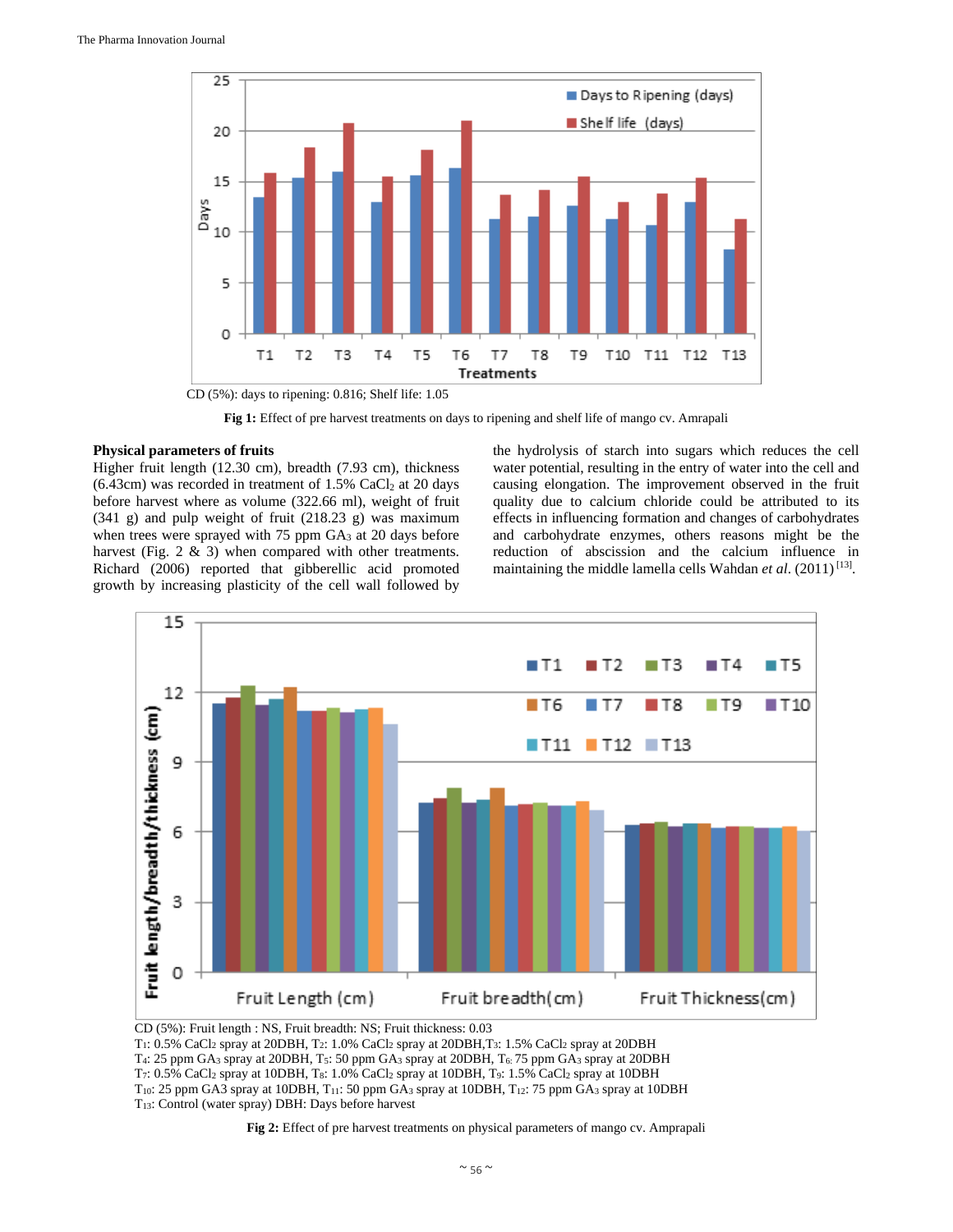

CD ( 5%): Fruit weight: 3.32; Peel wt.: 0.347; Pulp wt.: 3.61; Stone wt.: 0.527

**Fig 3:** Effect of pre harvest treatments on fruit weight parameters of mango cv. Amprapali

#### **Pulp/peel and pulp / stone ratio**

Significantly maximum pulp to peel (3.57), pulp to stone (3.54) ratio of fruit was recorded in Cv. Amrapali when trees were sprayed with 75 ppm GA<sub>3</sub> at 20 days before harvest (Fig.4).



**Fig 4:** Effect of pre harvest treatments pulp to peel ratio and pulp to stone ratio of mango cv. Amprapali

#### **Chemical parameters of fruits**

Significantly higher TSS of fruit (21.66<sup>0</sup>Brix), significantly higher percentage of total sugars (16.24 %), and reducing sugar (9.26 %) and minimum percentage of titratable acidity (0.14%) was observed when trees were sprayed with 75 ppm GA<sub>3</sub> at 20 days before harvest (Fig.5  $\&$  6). The increase of TSS during storage periods might be the because of transformation of organic matter of fruits to soluble solids under enzymatic activities. The general increase of TSS of fruits has been recorded by Wahdan *et al*. (2011) [13]. Among the different treatments minimum acidity recorded in  $GA<sub>3</sub>$  75 ppm 20 DBH. This reduction of acidity content might be due

to the change of acid into sugars under enzyme invertase influence during storage period. GA3 induced reduction in acidity, may be linked with hormonal stimulation of assimilates translocation. Similar changes have been reported by Monica *et al.*, (2013)<sup>[5]</sup> in litchi cv. Dehradun

The increase in sugars content of mango fruits could be due to normal ripening process that leads to senescence and to the transformation of some carbohydrates components as starch to sugars by the enzymatic activities.  $CaCl<sub>2</sub>$  and  $GA<sub>3</sub>$ treatments significantly increased total sugars during storage of mango fruits. The increase in the sugars of fruits has been recorded by Wahdan *et al.* (2011)<sup>[13]</sup>. Reduction of acidity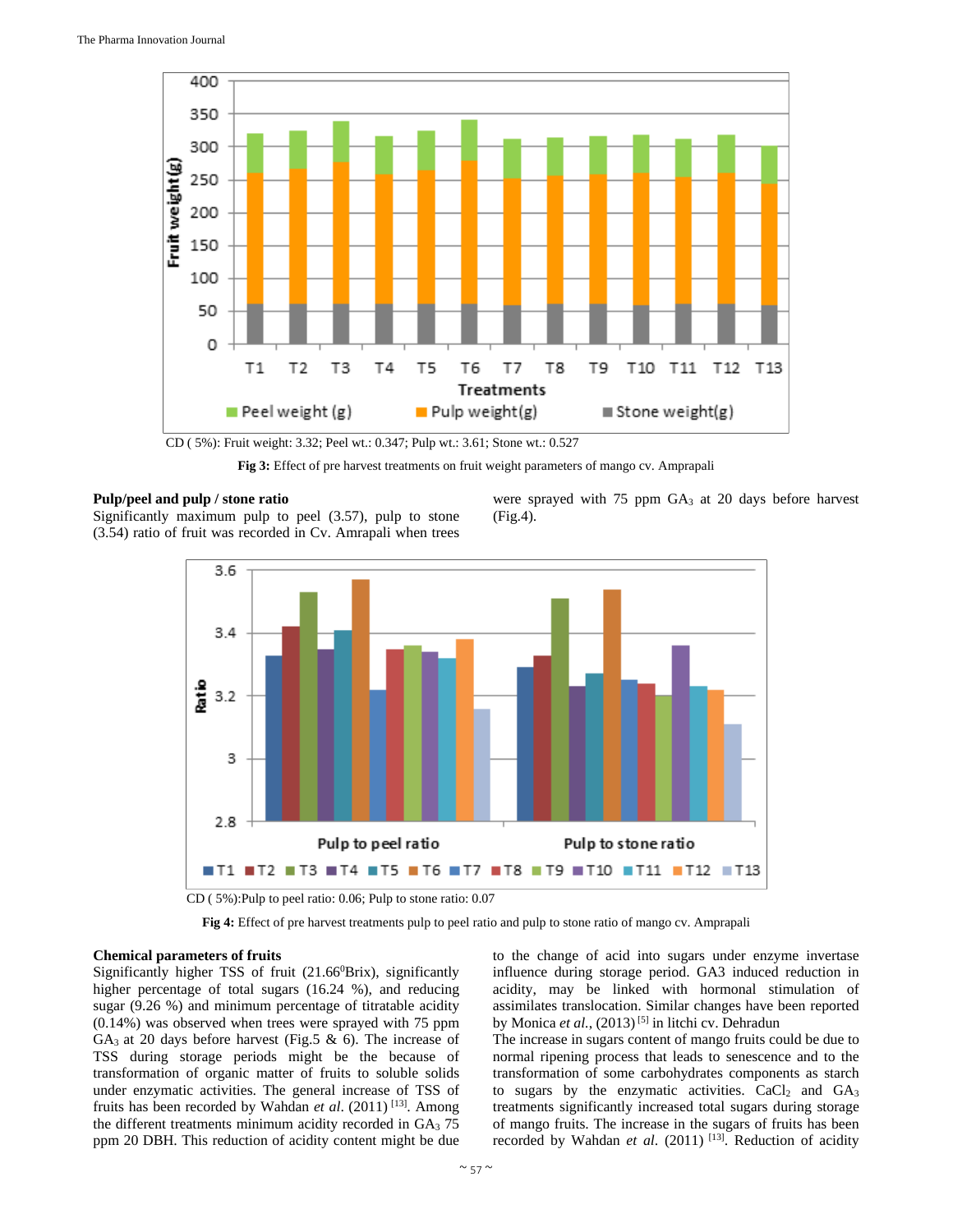content may be due to the change of acid into sugars under enzyme invertase influence during storage period. The observed decreasing in the fruitacidity could be due to that acids partially are a respiratory substrate and its consumption in respiratory increase with the progresses of storage periods and this may be responsible for the observed decreasing in acidity during the storage. The findings obtained in the present investigation can be compared to those obtained by Mahajan *et al*. (2011)



CD ( 5%): Total sugars: 0.27; Reducing sugars: 0.11: Non reducing sugars: 0.27



**Fig 5:** Effect of pre harvest treatments on Chemical parameter of mango cv. Amrapali

CD( 5%):TSS: 0.64; Acidity: 0.02

Fig 6: Effect of pre harvest treatments on TSS ( $^{\circ}$  Brix) and acidity (%) of mango cv. Amrapali

# **Organoleptic qualities of fruits**

Results pertaining to the shelf-life of fruits are presented in Table.1. Organoleptic qualities of mango fruits Cv. Amrapali when trees were sprayed with different concentrations of 75 ppm  $GA_3$  at 20 DBH (8.23) and 1.5% CaCl<sub>2</sub> at 20 DBH (8.21) showed a good quality of fruit when compared to control trees (6.79 points). Singh *et al.* (1993)<sup>[12]</sup> also studied the changes in post-harvest quality of mangoes affected by pre-harvest application of calcium chloride and they observed that there

were no significant changes on skin green colour when fruits were ripened. Partially green colour of peel in treated fruits by calcium components treatment showed that there is a relationship of its components with physiological phenomenon occurred in colour development 75 ppm GA<sub>3</sub> at 20 days before harvest showed maximum score of pulp colour and pulp texture of fruits. However, the score was minimum in fruits from water sprayed trees (control).